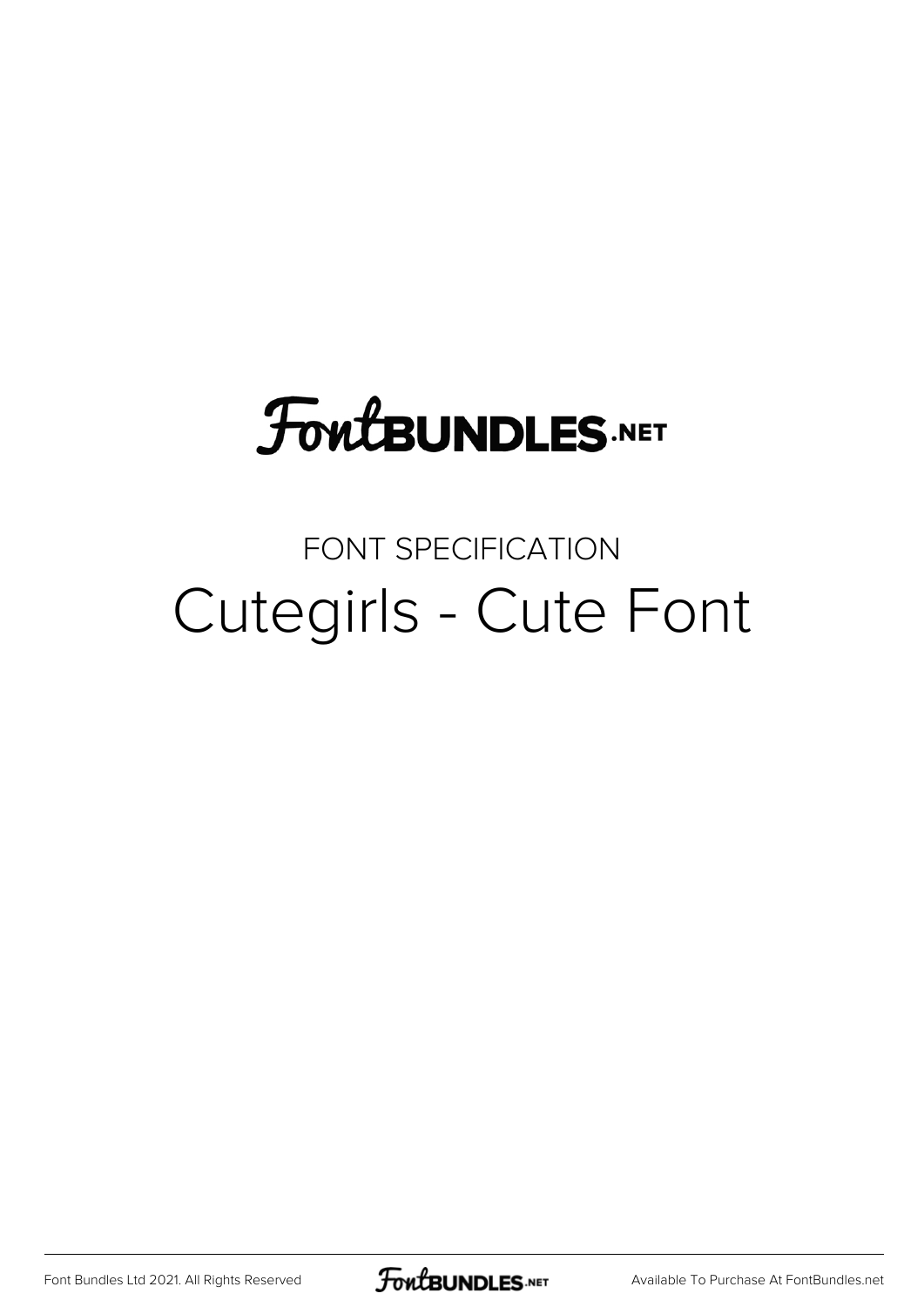#### Cutegirls - Regular

**Uppercase Characters** 

## ABCDEFGHIJKLMNOPQRSTUVW  $XYZ$

Lowercase Characters

**Numbers** 

### 0123456789

Punctuation and Symbols



#### All Other Glyphs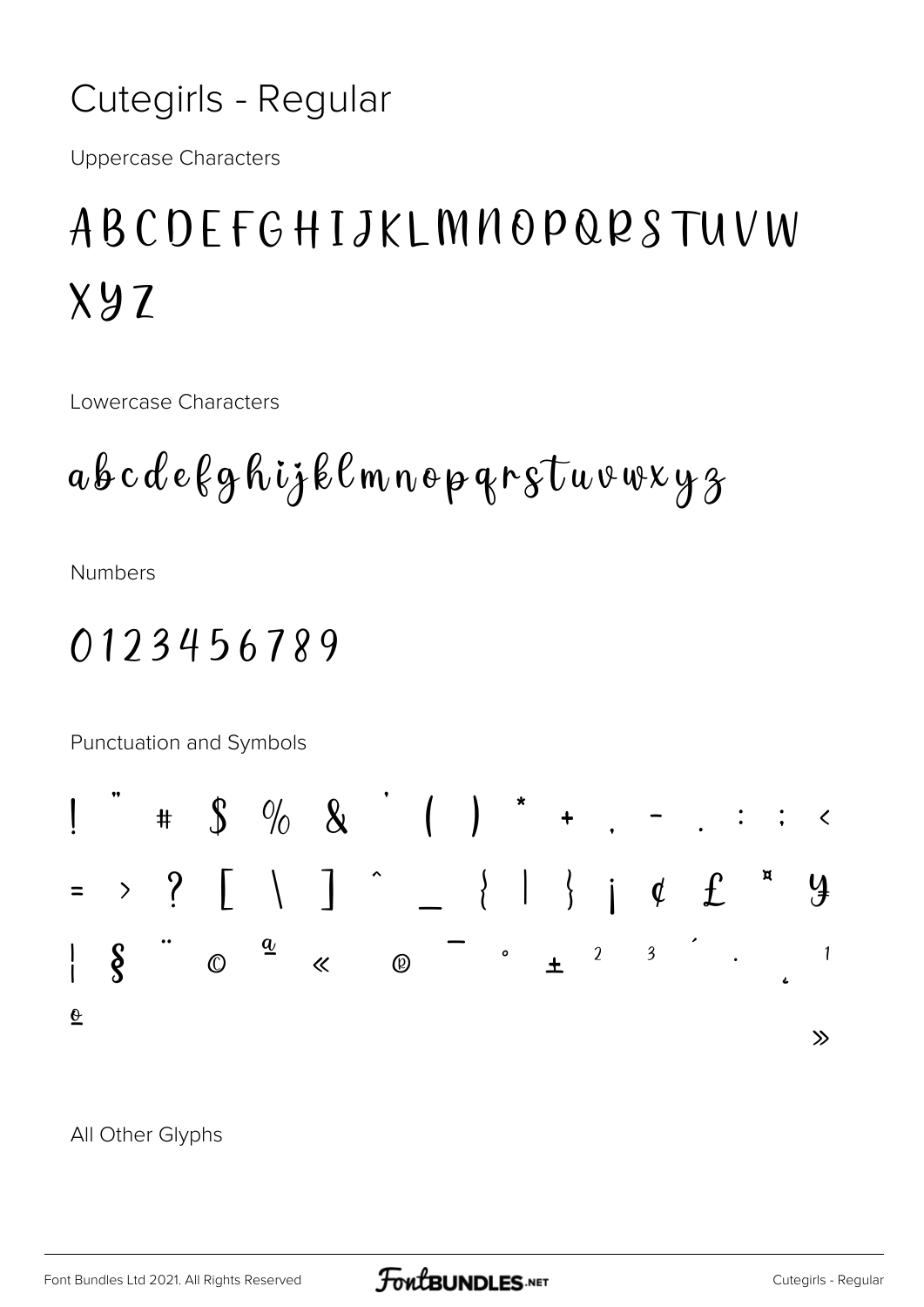|  |  |  | $\dot{A}$ $\dot{A}$ $\dot{A}$ $\ddot{A}$ $\ddot{A}$ $\dot{A}$ $\dot{C}$ $\dot{C}$                                                                                                                                                                                                                                                                                                                                                |          |                       |
|--|--|--|----------------------------------------------------------------------------------------------------------------------------------------------------------------------------------------------------------------------------------------------------------------------------------------------------------------------------------------------------------------------------------------------------------------------------------|----------|-----------------------|
|  |  |  | $\begin{array}{ccccccccccccc}\n\acute{\mathsf{E}}&\hat{\mathsf{E}}&\hat{\mathsf{E}}&\hat{\mathsf{I}}&\hat{\mathsf{I}}&\hat{\mathsf{I}}&\hat{\mathsf{I}}&\n\end{array}$                                                                                                                                                                                                                                                           | $\theta$ | $\tilde{\mathcal{M}}$ |
|  |  |  | $\dot{\Theta} \qquad \dot{\Theta} \qquad \dot{\Theta} \qquad \ddot{\Theta} \qquad \ddot{\Theta} \qquad \star \qquad \Phi \qquad \dot{\Theta} \qquad \dot{\Theta}$                                                                                                                                                                                                                                                                |          | Ú                     |
|  |  |  | $\hat{U}$ $\ddot{U}$ $\dot{Y}$ $\dot{P}$ $B$ $\dot{a}$ $\dot{a}$ $\dot{a}$                                                                                                                                                                                                                                                                                                                                                       |          | $\tilde{\bm{a}}$      |
|  |  |  | $\ddot{a}$ $\ddot{a}$ $\alpha$ $\zeta$ $\dot{e}$ $\dot{e}$ $\ddot{e}$ $\ddot{e}$ $\ddot{e}$                                                                                                                                                                                                                                                                                                                                      |          |                       |
|  |  |  | $\begin{array}{ccccccccccccccccc} \hat{U} && \hat{U} && \hat{U} && \hat{U} && \hat{U} && \hat{U} && \hat{U} && \hat{U} && \hat{U} && \hat{U} && \hat{U} && \hat{U} && \hat{U} && \hat{U} && \hat{U} && \hat{U} && \hat{U} && \hat{U} && \hat{U} && \hat{U} && \hat{U} && \hat{U} && \hat{U} && \hat{U} && \hat{U} && \hat{U} && \hat{U} && \hat{U} && \hat{U} && \hat{U} && \hat{U} && \hat{U} && \hat{U} && \hat{U} && \hat{U}$ |          |                       |
|  |  |  | $\ddot{\theta}$ ÷ $\phi$ à ú û ü ý þ                                                                                                                                                                                                                                                                                                                                                                                             |          |                       |